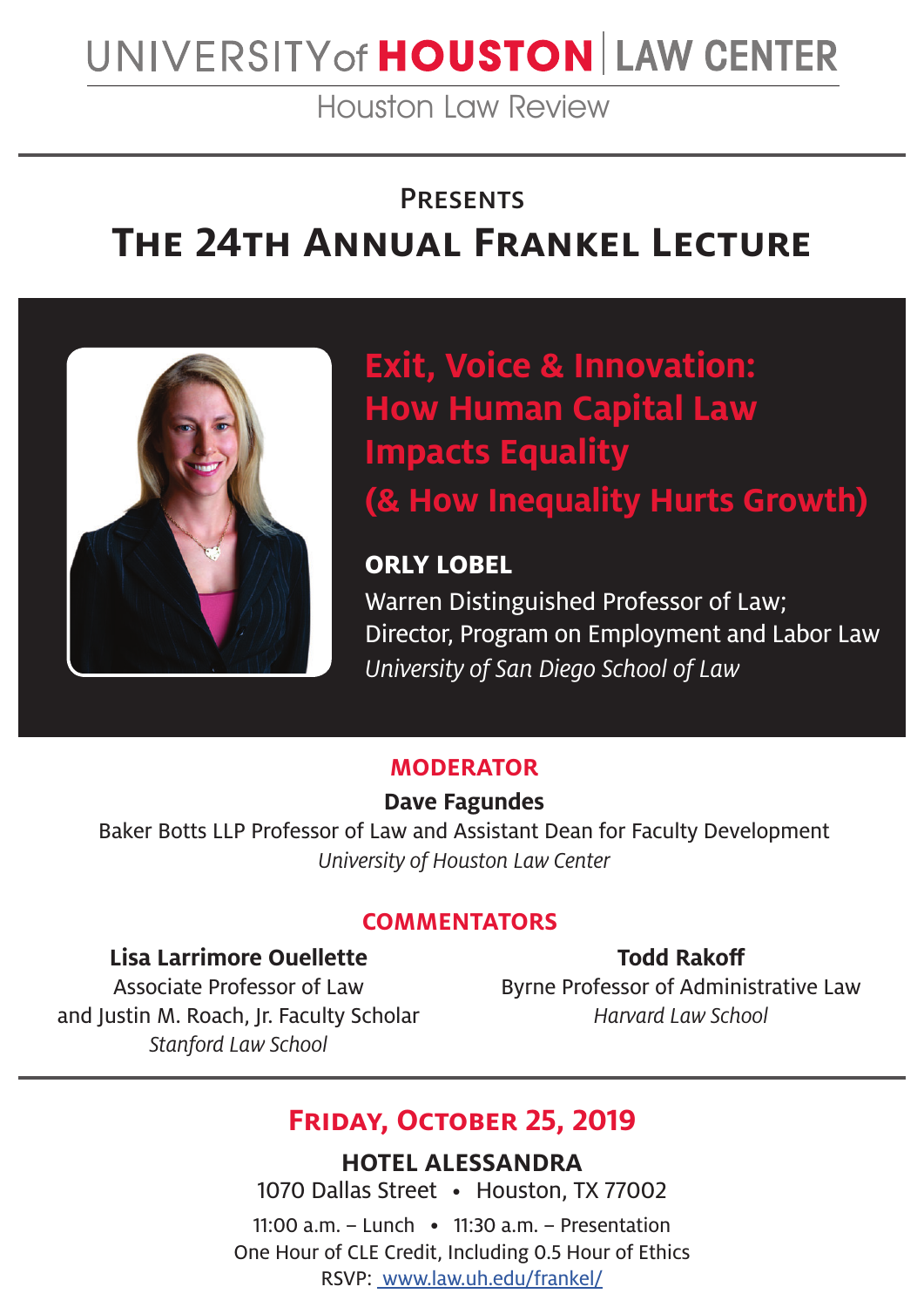**The 24th Annual Frankel Lecture** will be held at Hotel Alessandra in the Belle Ballroom. Starting at 11:00 a.m., please serve yourself from the lunch buffet located just outside the Ballroom and assemble with your lunch in the Ballroom.

The formal event will begin at 11:30 a.m. in the Belle Ballroom. Professor Fagundes will start the event with introductions of Professor Orly Lobel and the two commentators, Professor Lisa Larrimore Ouellette and Professor Todd Rakoff. Professor Lobel's remarks will run approximately 30 minutes, followed by remarks from each of the commentators. Then there will be time for Q&A with the audience. Professor Fagundes will conclude the event at approximately 1:00 p.m.



**Dave Fagundes** is the Baker Botts LLP Professor of Law and research dean at the University of Houston Law Center. His scholarship examines tangible and intangible property from the perspective of norms, markets, and moral and hedonic psychology. Prior to joining the Law Center faculty, Dave worked as a professor at Southwestern Law School; a Bigelow Fellow and Lecturer in Law at the University of Chicago Law School; an associate at Jenner & Block LLP; and a clerk for Judge David S. Tatel of the U.S. Court of Appeals for the D.C. Circuit. He graduated with honors from Harvard College and Harvard Law School, where he served as an editor of the *Harvard Law Review*.



**Lisa Larrimore Ouellette** is an Associate Professor at Stanford Law School. Her scholarship addresses empirical and theoretical problems in intellectual property and innovation law. She takes advantage of her training in physics to explore policy issues such as the value of scientific disclosures in patents, the patenting of federally funded research under the Bayh– Dole Act, the polarized public discourse over patents, and the integration of patent law with other levers of innovation policy.

She also clerked for Judge Timothy B. Dyk of the U.S. Court of Appeals for the Federal Circuit and Judge John M. Walker, Jr., of the U.S. Court of Appeals for the Second Circuit. She holds

a J.D. from Yale Law School, where she was an Articles Editor of the Yale Law Journal and a Coker Fellow in Contract Law. She earned a Ph.D. in physics from Cornell University as well as a B.A. in physics from Swarthmore College, and she has conducted scientific research at the Max Planck Institute, CERN, and NIST.



**Todd Rakoff** graduated from Harvard Law School in 1975, and joined the faculty in 1979 after clerking for Hon. Henry Friendly and practicing with Foley, Hoag and Eliot in Boston. He teaches contracts and administrative law, has been Dean of the J.D. Program, and is presently the Byrne Professor of Administrative Law. Since the mid-1980s, he has been one of the editors of Gellhorn and Byse's ADMINISTRATIVE LAW, a leading book in the field.

Professor Rakoff has been actively involved in many of HLS's educational experiments and reforms of the last quarter century, including the experimental integrated curriculum of the 1980s and the move to smaller first-year sections in the late 1990s. In the last several years, he

and Professor Joseph Singer have created and led the School's Problem Solving Workshop, an experiential course that is now a required part of the first year curriculum. He has also organized programs for teachers around the country, through the Association of American Law Schools, and internationally, through the parallel international association.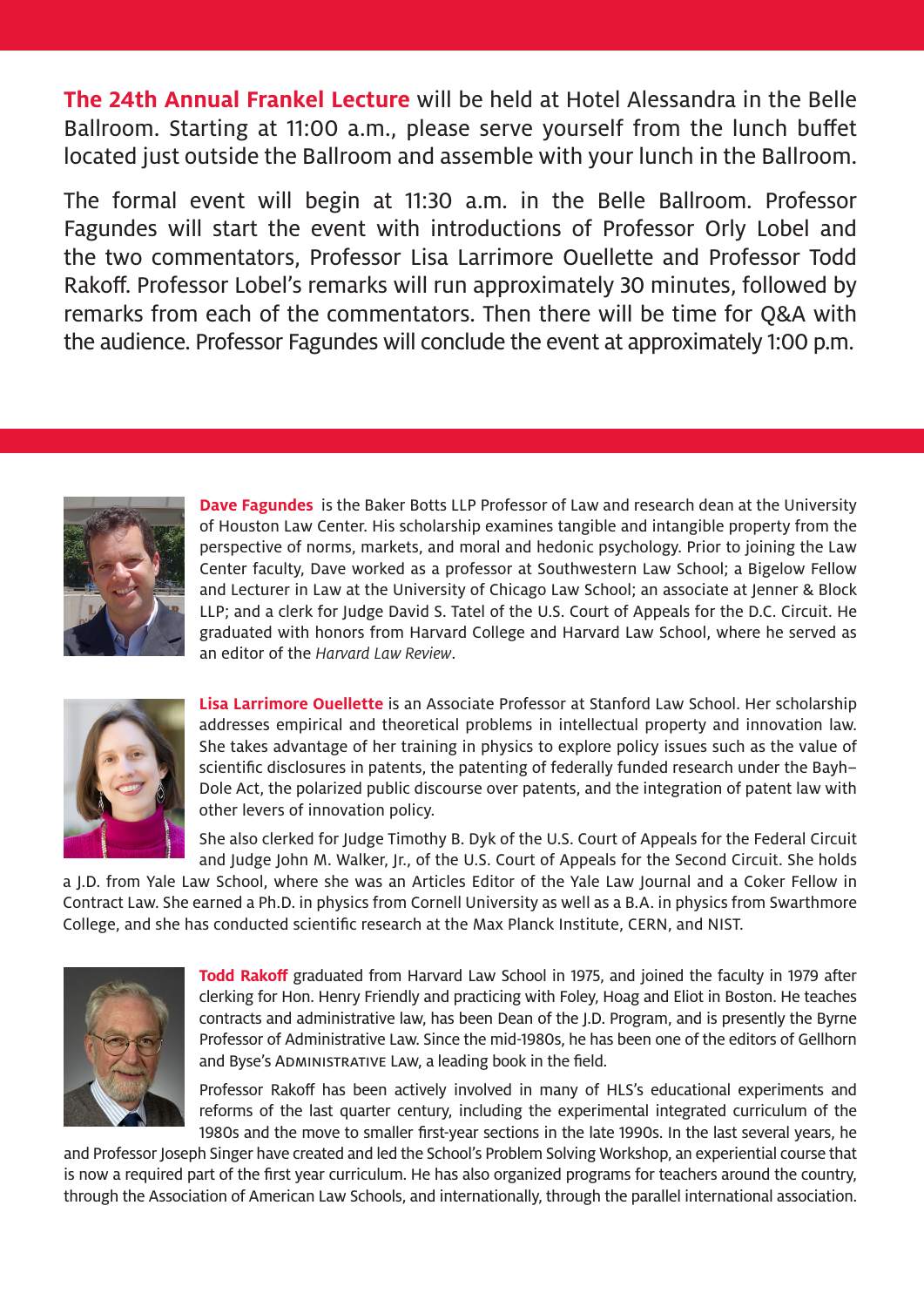

**Orly Lobel** is the Don Weckstein Professor of Law and founding member of the Center for Intellectual Property Law and Markets at the University of San Diego. A graduate of Harvard Law School, Lobel's interdisciplinary research is published widely in the top journals in law, economics, and psychology.

Professor Lobel is the award-winning author of several books and numerous articles. Her books, You Don't Own Me: How Mattel v. MGA Entertainment Exposed Barbie's Dark Side (Norton 2018) and Talent Wants to Be Free: Why We Should Learn to Love Leaks, Raids and Free Riding (Yale University Press 2013), are the winners of several prestigious awards, including Gold Medal

Axiom Best Business Books, Gold Medal Independent Publisher's Award 2014, the 2015 Gold Medal of Next Generation Indie Books, and Gold Medal in the International Book Awards for Best Business Book. In 2016, Lobel was invited to present *Talent Wants to be Free* at the White House, a meeting which resulted in a presidential call for action.

Professor Lobel is a member of the American Law Institute and has served as a fellow at Harvard University Center for Ethics and the Professions, the Kennedy School of Government, and the Weatherhead Center for International Affairs. She serves on the advisory boards of the San Diego Lawyer Chapter of the American Constitution Society, the Employee Rights Center, and the OxFORD Handbook on Governance.

Lobel is regularly interviewed and featured in the nation's leading media outlets, journals and radio, such as the New York Times, BusinessWeek, and NPR's Marketplace. She is a sought-after public speaker and is a regular contributor to the Harvard Business Review. Recently, she was invited to speak at leading associations and companies, such as Intel, Samsung, AlphaSights, and ERE.

#### **Exit, Voice & Innovation: How Human Capital Law Impacts Equality (& How Inequality Hurts Growth)**

If an employee believes her organization is failing, she can take action using one of two strategies: exit (leaving the company) or voice (striving to bring change from within). But what happens when both exit and voice are restricted? Change itself – including both innovation and equality – suffers. This article investigates the connections between fields that are usually kept separate: intellectual property and innovation policy; antitrust law and competition policy; employment law and contract; and anti-discrimination law and equality policy. In employment, non-disclosure agreements (NDAs), non-compete agreements, innovation assignment clauses, non-disparagement agreements, mandatory arbitration, and secrecy policies all create exit constraints. They also silence employees, inventors, creators, and entrepreneurs from speaking up and from expressing themselves creatively. These trends both create impediments to mobility in the job market while also suppressing voice. These trends harm innovation. The steep rise in restrictive terms shapes human capital in ways that are harmful to all workers as well as to industries at large. Still, the burden of these restrictions is not equally distributed. Integrating economic theory and new empirical research in the field of equality and innovation, the article shows that restricting mobility and voice has negative effects on gender diversity, particularly with respect to women's opportunities to lead, create, and invent. As a result, industries using these techniques become more concentrated, with less new entry and start-up activity, and exhibit less gender parity. And because this process operates endogenously, the more an industry is concentrated, the more mobility and equality suffer. The article contends that recent findings on the gender deficit in patenting activity, intellectual property ownership, and entrepreneurship should be understood in relation to exit and voice policy. It then concludes with directions for the future and policy recommendations.